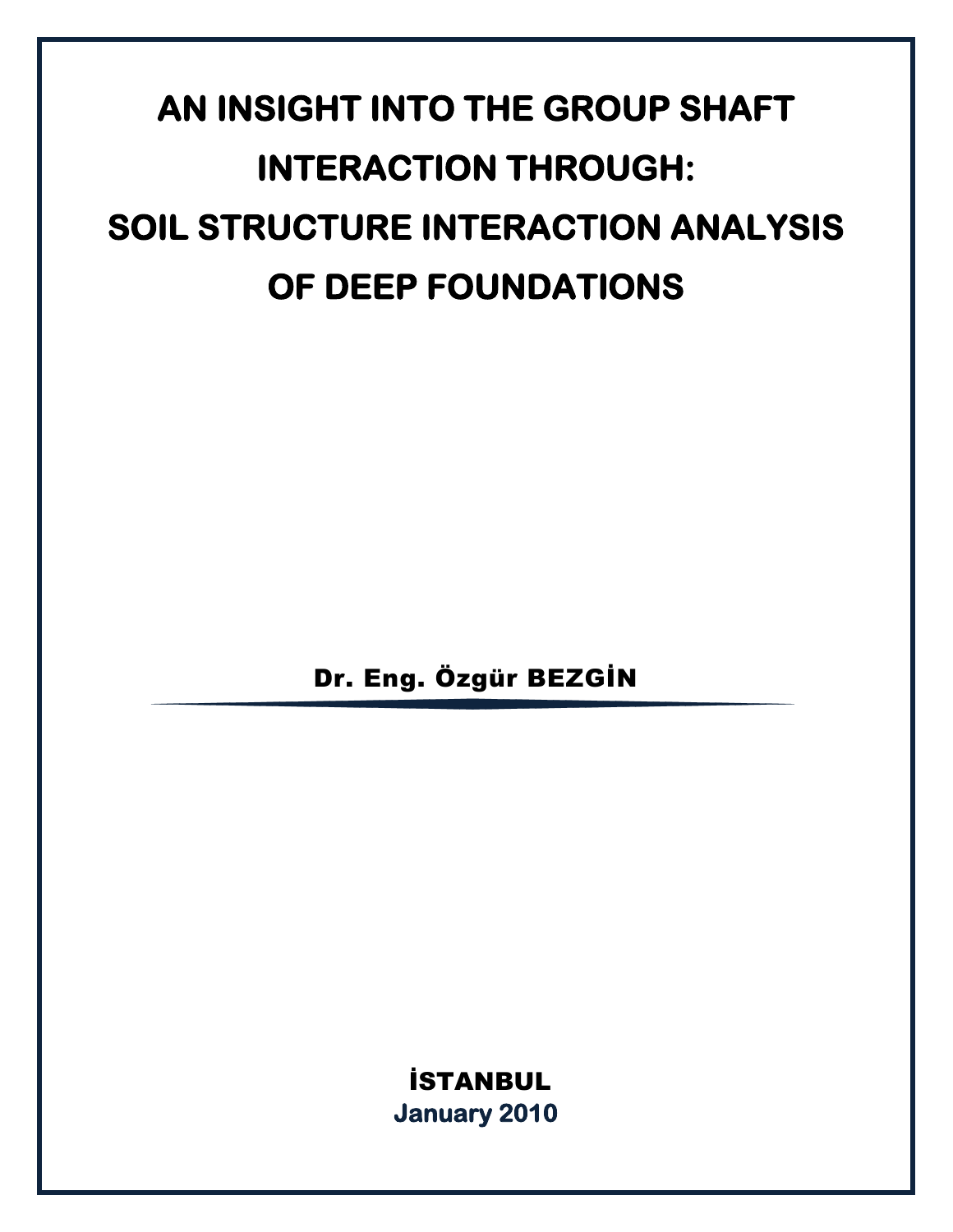### **TABLE OF CONTENTS**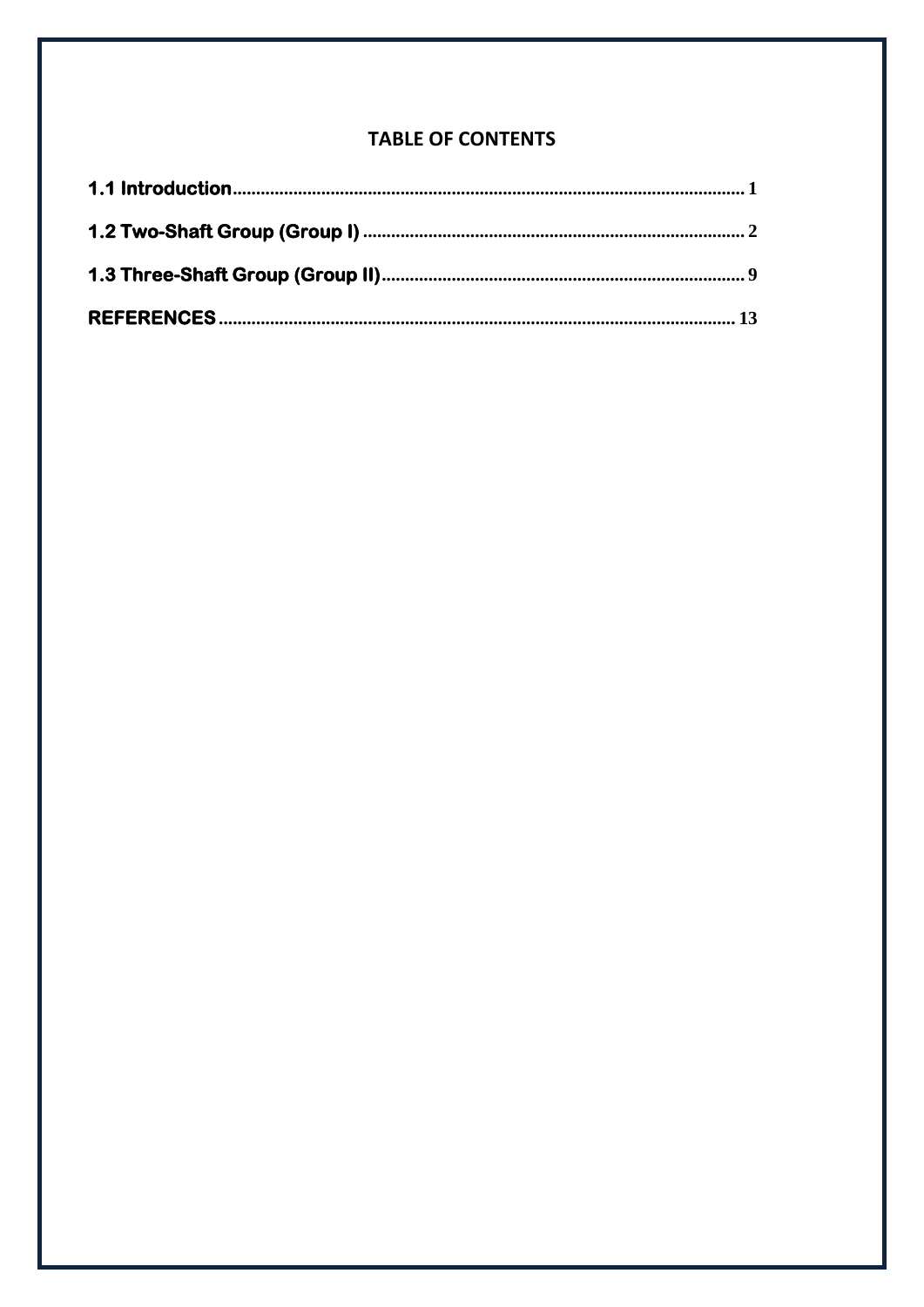## **APPLICATION OF FINITE ELEMENT ANALYSIS TO GROUP SHAFT INTERACTION**

#### <span id="page-2-0"></span>**1.1 Introduction**

**The FE model developed in book titled "An Insight into the Finite Element Modeling Methodology of SSI" is modified for application of FEA to group shafts.** 

**Within a group shaft, there is an interaction between the soil and the shaft and also interaction between the shafts through the soil. The analysis of multiple shafts in a group under a lateral loading takes into account the interaction among the shafts that influence the lateral capacity of the individual shafts. Group shaft behavior is mostly dependent on the spacing of the shafts. The displacement of a shaft under lateral loading creates stresses within the surrounding soil. The stresses generated within the soil are transmitted along influence zone around the shaft and have an effect on the neighboring shafts that depends on their center-tocenter spacing. The further the shafts are spaced from each other the less is the mutual interaction among them and their individual capacities are similar to that of a single shaft. However, as the spacing between the shafts decreases so does their individual capacity because the soil around a shaft is also influenced by a neighboring shaft. The finite element approach has the capability of performing SSI analysis of shaft-groups in a fully coupled manner, without resorting to independent calculations of superstructure response, or application of shaft group reduction factors.**

**To this end, in order to observe the effect of shaft spacing on the lateral load capacity of the individual shafts, two types of shaft groups were analyzed. The first group (I) includes two shafts with a center-to-center spacing varying between 2D and 10D. The second group (II) includes three shafts, which are positioned in a triangular shape with a center-to-center spacing that varying between 2D and 10D.** 

1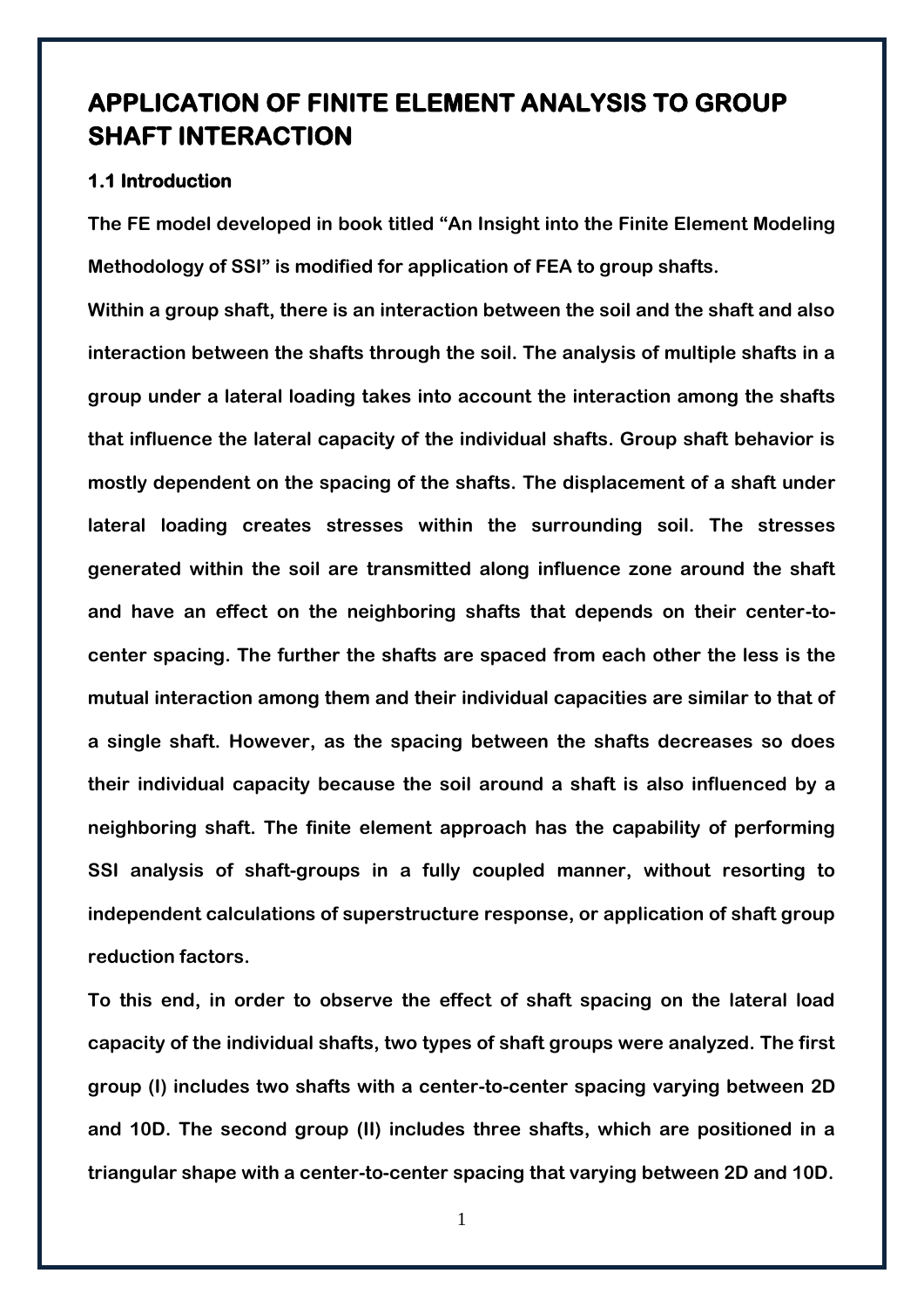**The shafts are constrained at the column tips i.e. the displacement at the top of the columns are the same. In order to analyze the effect of soil strength and shaft slenderness on group shaft behavior and response, group-I shafts was analyzed for two different soil strengths and two different shaft depths. To observe the effect of soil strength on the group behavior, two shafts with 100ft depth and 6ft**  diameter and a column height of 20ft were analyzed for  $n_{h1}$ =50pci and  $n_{h2}$ =25pci. To **observe slenderness effects on the group behavior, a 50ft deep shaft with a diameter of 6ft and a column height 20ft was analyzed in a dense dry sand with**  n<sub>h1</sub>=50pci. For the group-II, the shafts were 6 ft in diameter and 100ft deep dry **dense sand with nh=50pci. Each shaft is loaded with a lateral load of 50kip and the columns are tied to each other as explained earlier.**

#### <span id="page-3-0"></span>**1.2 Two-Shaft Group (Group I)**

**The two shafts in the group were aligned with varying center-to-center spacing in order to establish a relationship between the shaft response and the shaft spacing. A lateral load of 50kip is applied at the top of each column in the direction parallel to the shaft alignment. Figure 1.1 shows three-dimensional views of 100ft and 50ft deep shafts and figure 5.2 shows the typical cross-section of the two-shaft group. The shafts are fixed at the bottom. Three element types are used to model the group shafts. The outermost layer of soil shown in figure 1.2 consists of the infinite elements CIN3D8 that represent soil continuity. The remaining soil elements are full-integration C3D8 elements and the shaft elements are reduced integration C3D8R elements. The total number of elements used for the two-shaft group was 8480 and the total number of nodes was 10705 (1200 CIN3D8 elements, 4880 C3D8 elements and 2400 C3D8R elements with a total of 32115 dof). The**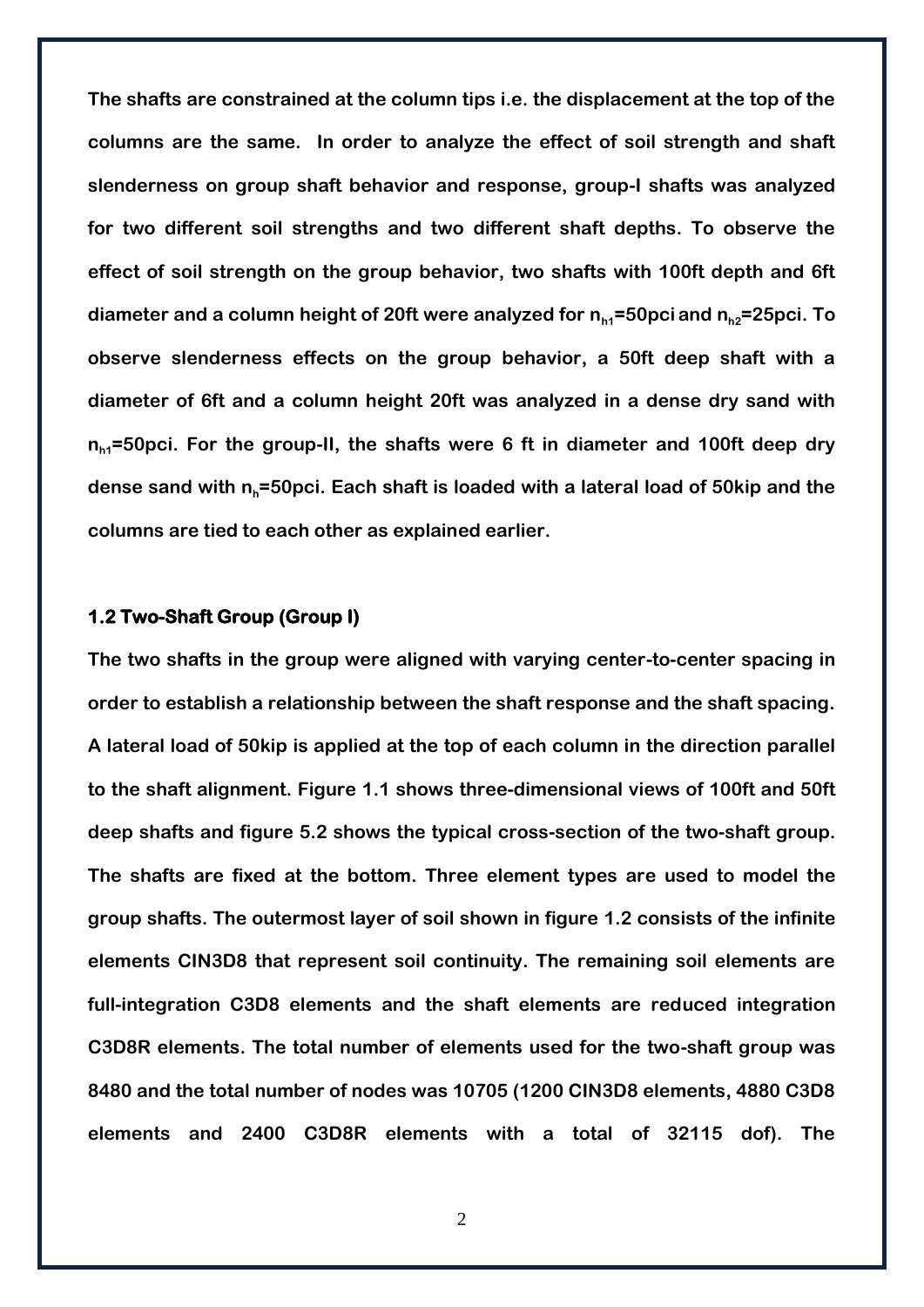**ABAQUS/Explicit analysis time of the two-shaft group on a 2.4GHZ processor is approximately 18 minutes.**



**Figure 1.1 – Three-dimensional views of 100ft and 50ft deep of Group I.**



**Figure 1.2 – Typical cross section of a group I.**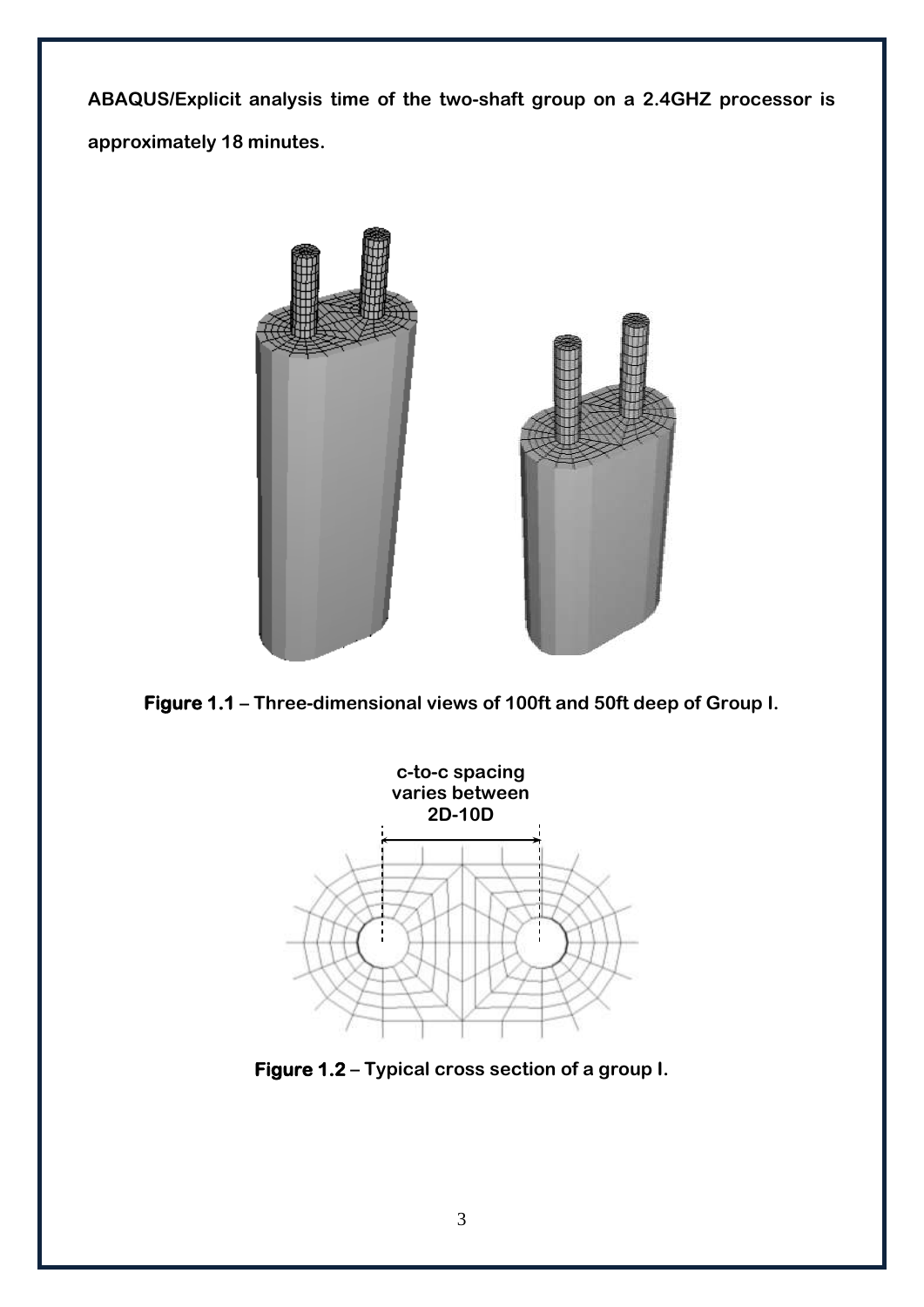**Figure 1.3 shows a very simple and out-of-scale depiction of the resistances developed within a group shaft system with two shafts subjected to lateral loading. Under the influence of lateral loads, surface separations will form at the locations represented by 1 and 2. The soil resistance developed due to the applied loads is represented by <sup>a</sup> and b. Under such a loading scheme, resistance <sup>a</sup> is a variable depending on the center-to-center spacing of the two shafts. However, there is a surface separation at location 2 due to lateral displacement of the second shaft, thus the necessary bearing cannot form which lowers the available resistance a. Under a lower soil support, the portion of the lateral load F that has to be resisted by the shafts increases which results in larger displacements.**



**Figure 1.3 – Laterally loaded group shaft.**

**In order to identify the effect of the shaft spacing on the shaft response, the shafts were loaded parallel to their alignment and displacements were obtained. Figure 1.4(a) shows the variation in shaft displacements with increasing center-to-center**  spacing of the shafts for dense sand with  $n_{h1}$ =50pci and medium sand with  $n_{h2}$ =25pci. As the c-to-c spacing of the shafts decrease, the shaft displacements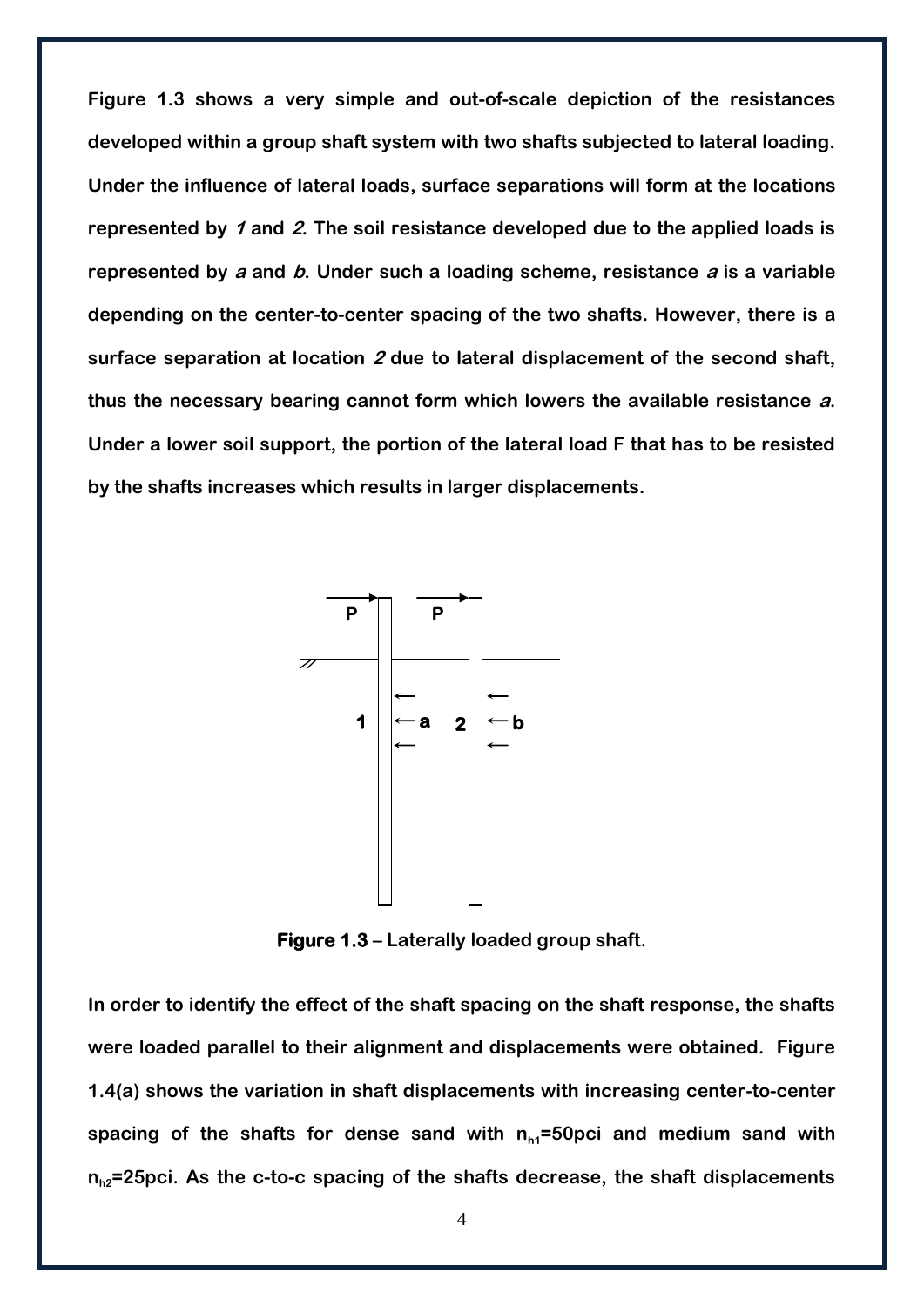**increase, indicating lower soil stiffness. Figure 1.4(a) shows the variation of maximum shaft displacement with c-to-c spacing. The displacement values become lower and the mutual influence of the shafts diminish as the results converge to a value at 10D. In order to relate the influence of shaft spacing to shaft response, the displacements of a single shaft has been divided by the displacements of a shaft within the group. The ratio of these displacements has been plotted in figure 1.4(b).**



**Figure 1.4 – (a) Variation in shaft displacements and (b) Displacement ratios with respect to single shaft, versus center-to-center shaft spacing. (Group I)**

**Figure 1.5(a) shows the variation in maximum displacements for 100ft deep and 50ft deep shafts with 6ft diameter in dense sand (nh=50pci). Figure 1.5(b) shows the variation of the displacement ratios with respect to the displacement of a single shaft, with variable shaft spacing.**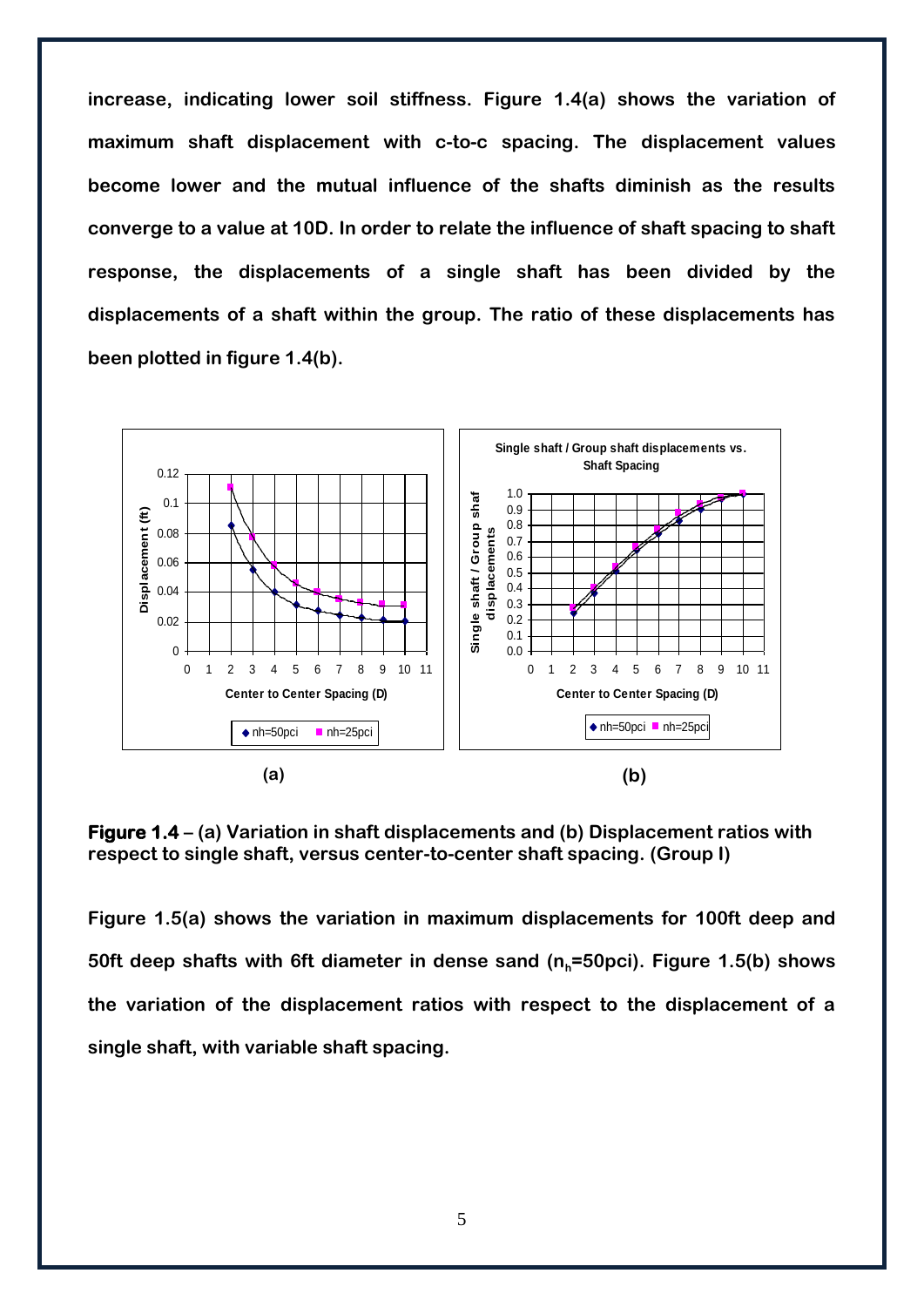

**Figure 1.5 – (a) Variation in shaft displacements and (b) Displacement ratios with respect to single shaft, versus center-to-center shaft spacing. (Group I)**

**The higher flexural stiffness of the 50ft shaft results in slightly lower displacements; however, the variation of the displacements with increasing c-to-c spacing of the shafts is the same.**

**Since the ABAQUS/Explicit procedure was used to analyze the soil-structure interaction of the group shafts, the soil mass and the concrete mass were included within the analysis. To this end, in order to observe the effect the soil mass has on the displacement results as well as the variation of the displacement with shaft spacing, the group-shaft model was analyzed for three different soils with the following densities** ( $\wp$ ):2.795 **lb.s<sup>2</sup>/ft<sup>4</sup>, 3.7267 lb.s<sup>2</sup>/ ft<sup>4</sup>, and 4.6583 lb.s<sup>2</sup>/ ft<sup>4</sup> which has the unit weights (w) of: 90pcf, 120pcf, and 150pcf. Figure 1.6(a) shows the variation of maximum shaft displacement with varying center-to-center spacing. Figure 1.6(b) shows the variation of the displacement ratios with respect to single shaft, with shaft spacing.**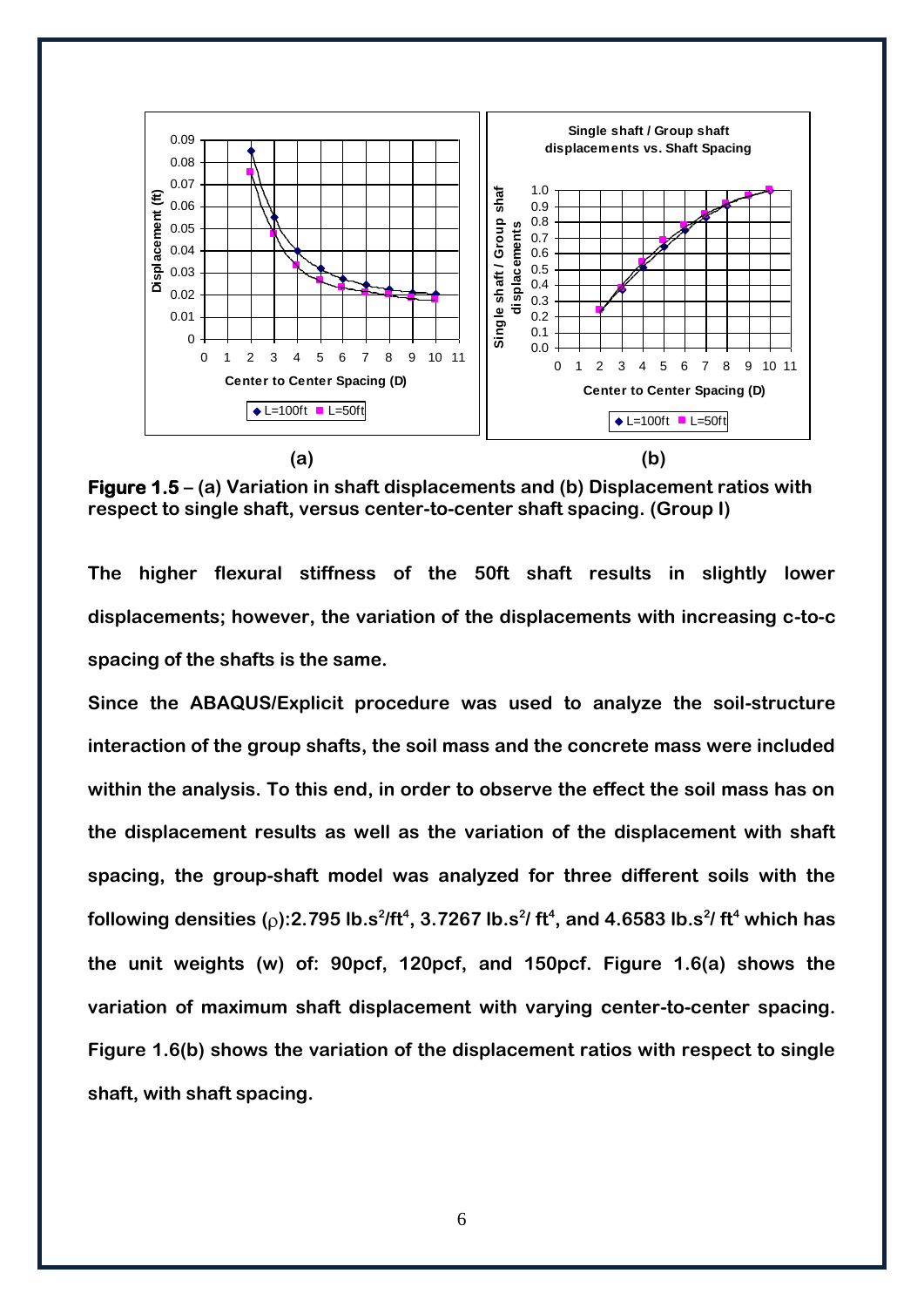

**Figure 1.6 – (a) Variation in shaft displacements and (b) Displacement ratios with respect to single shaft, versus center-to-center shaft spacing. (Group I)**

**Typical variation of displacement with changing center-to-center spacing is shown in figure 1.7. Note that as the c-to-c spacing decreases, the soil stiffness decreases resulting in larger displacements.** 



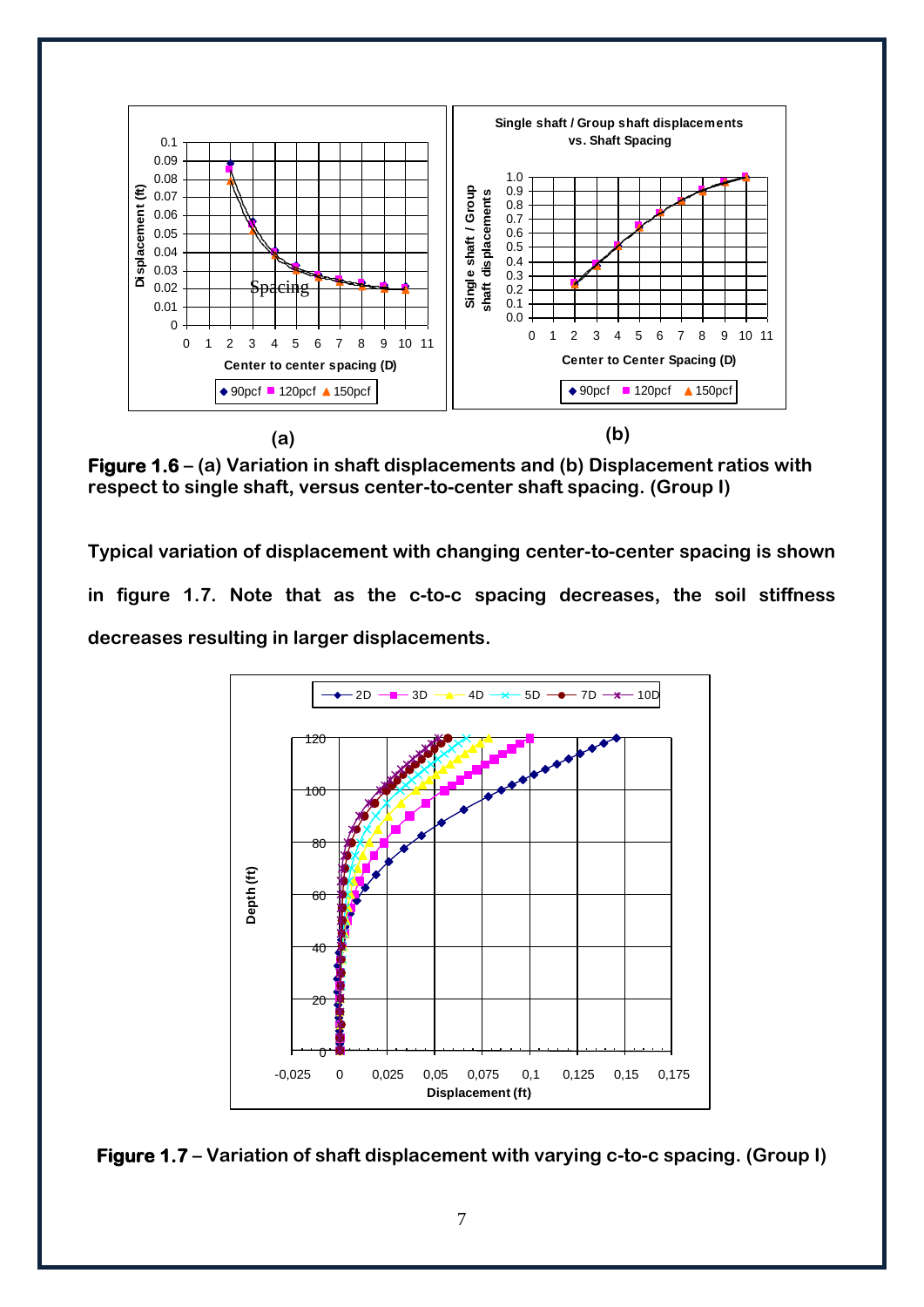**Typical variation of moment along the shaft with varying center-to-center spacing is shown in figure 1.8. Figure 1.8 shows that as the c-to-c spacing decrease, the bending moments along the shaft increase. This increase becomes evident below 10-15 ft below the ground surface and becomes significant as the spacing becomes 4D or less. Larger moments were also observed at the shaft support, as the lateral soil support to the shaft decreased with decreasing spacing.**

**Overall, the reduced soil support decreases the stiffness of the SSI system resulting in a higher shaft displacements and moments.**



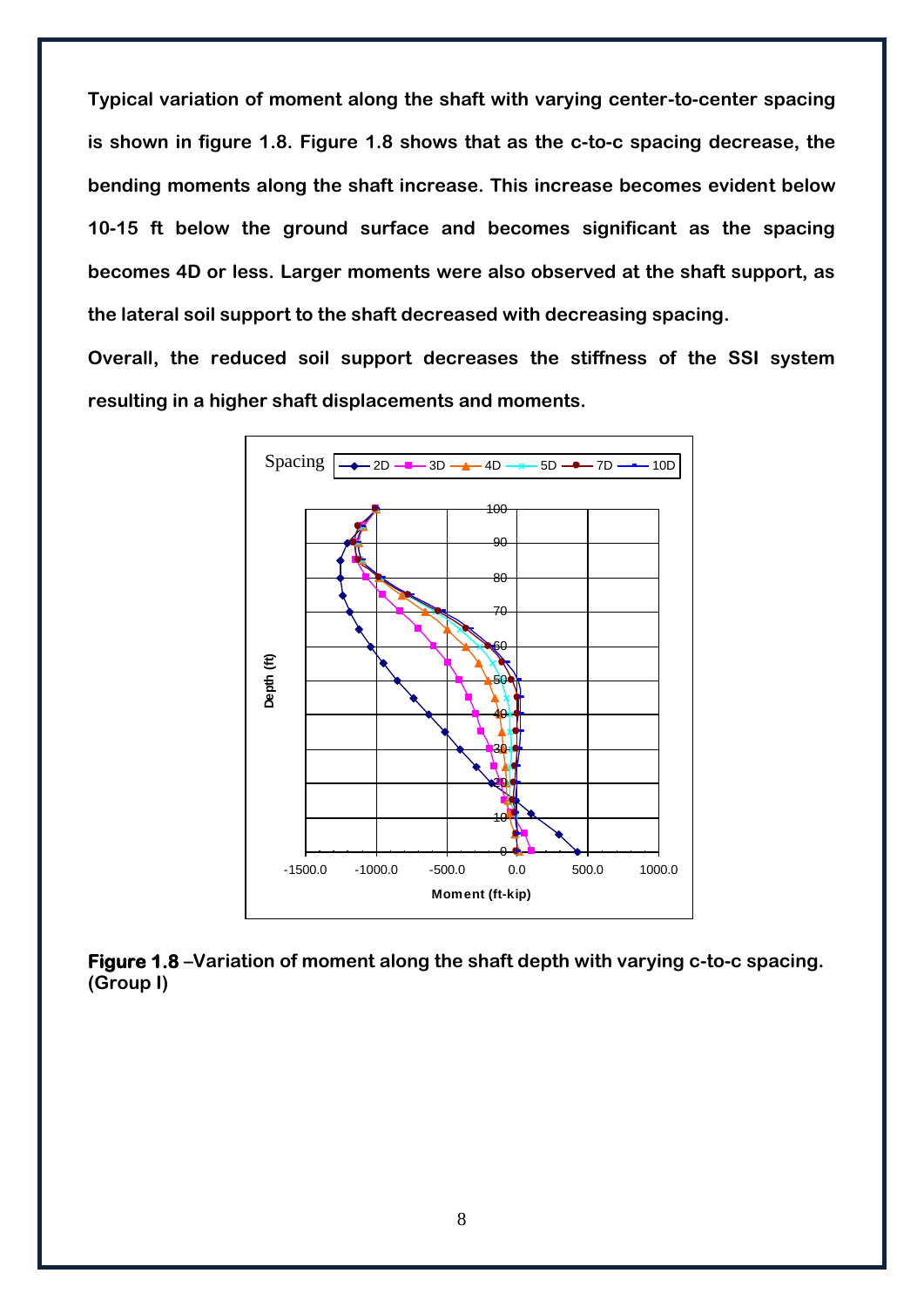#### <span id="page-10-0"></span>**1.3 Three-Shaft Group (Group II)**

**In the previous section, the lateral loads were applied in the longitudinal direction to Group I. In order to examine the effect of a different type of shaft configuration as well as the effect of c-to-c spacing on lateral load capacities of shafts, a threeshaft group (Group II) was analyzed as shown in figure 1.9. Figure 1.9 shows the three-dimensional view and the cross-section views of the three-shaft group.**



**Figure 1.9 – Perspective and plan views of 3-shaft group. (Group II)**

**The outermost layer of soil shown in figure 1.9 consists of the infinite elements CIN3D8 that represent soil continuity. The remaining soil elements are fullintegration C3D8 elements and the shaft consists of reduced integration C3D8R elements. The total number of elements used on the three-shaft group is 9420 and the total number of nodes is 11864 (960 CIN3D8 elements, 5760 C3D8R elements and 2700 C3D8R elements) with a total of 35601dof. The ABAQUS/Explicit analysis time of the two-shaft group on a 2.4Ghz processor is approximately 20 minutes.**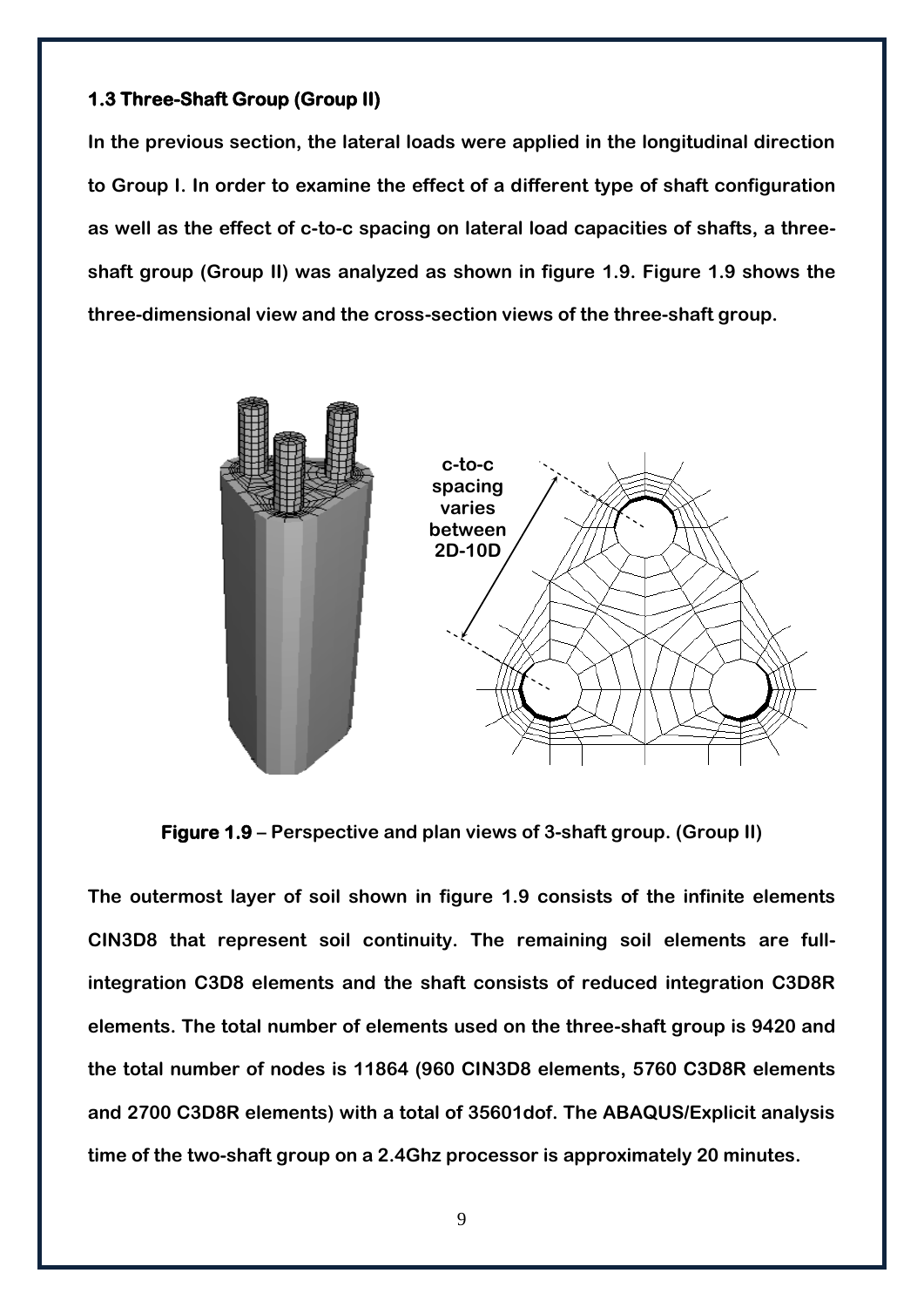**Each shaft is 6ft in diameter and 100ft deep with 20ft column height in dry dense**  sand (n<sub>h1</sub>=50pci). Each shaft is laterally loaded with 50kips at an angle 45° with **respect to the horizontal axis in order to observe whether the application of lateral loads at an angle to alignment of the shafts has an effect in the variation of shaft capacity. The c-to-c spacing was varied between 2D and 10D, similar to group I. Figure 1.10(a) shows the change in maximum displacement with spacing while figure 1.10(b) shows the variation of the displacement ratio of the group shaft with respect to the single shaft, versus shaft spacing. Note that the behaviors are almost identical to those observed for the two-shaft group (Group I).**



**Figure 1.10 – (a) Variation in shaft displacements and (b) Displacement ratios with respect to single shaft, versus center-to-center shaft spacing. (Group II)**

**Figure 1.11 shows the lateral capacity reduction of the shaft with changing c-to-c spacing for the all the cases analyzed so far. The variation of the group shaft displacement results obtained by the FEM have been compared to capacity reduction in group-piles embedded in cohesionless soils presented by Davisson (1970) which is also used in Canadian Geotechnical Society Foundation Engineering Manual and reduction coefficients presented by Oteo(1972). Also**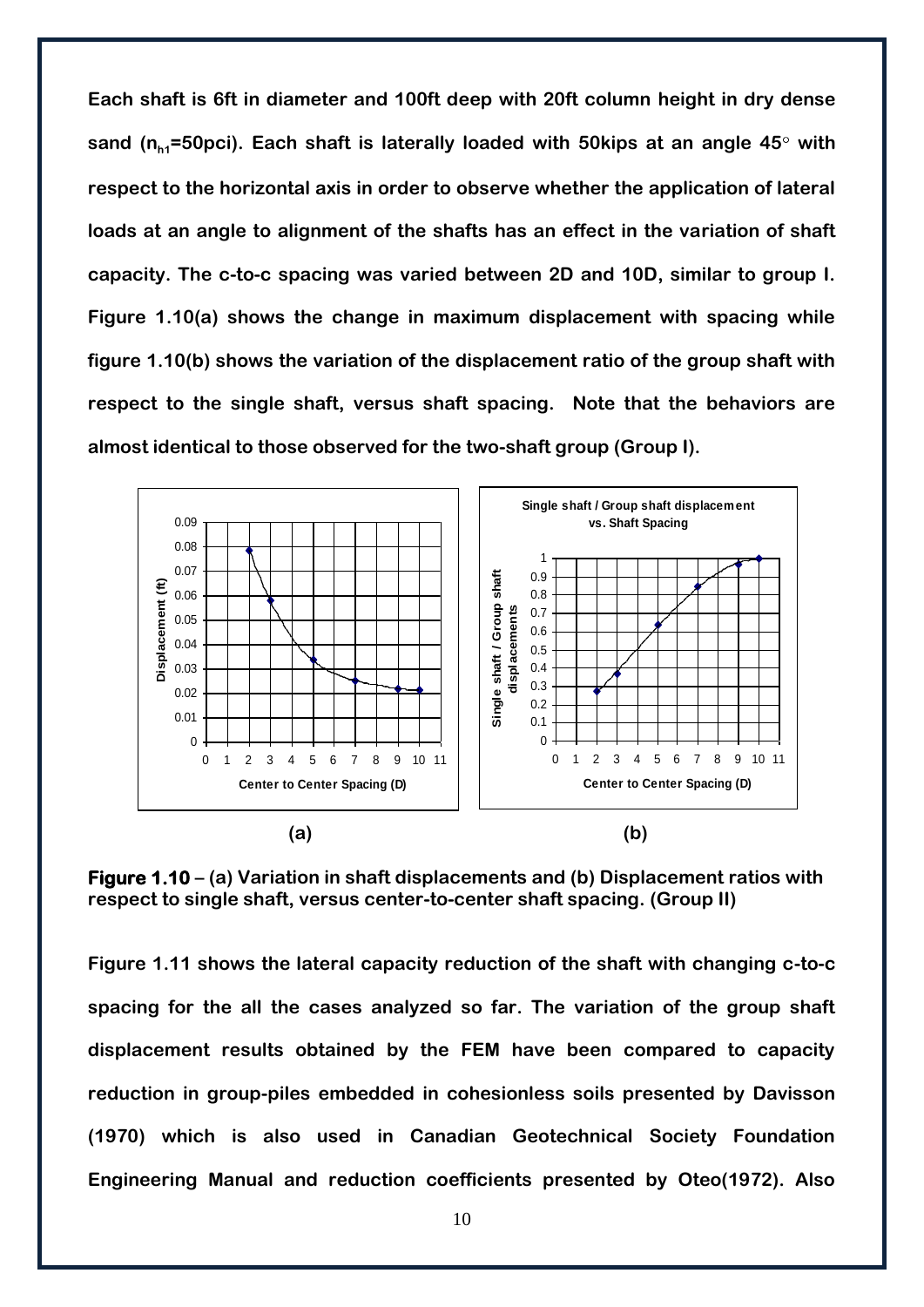**Prakash (1990) states according to theoretical studies that group action will not develop when the shafts are spaced more than six to eight diameters parallel to the direction of the loading. Table 5.1 is a tabulation of the reduction factors for group shaft proposed by Davisson and Oteo.** 

**Table 1.1 – Shaft capacity reduction factors for a shaft within a group with respect to a single shaft. (Davisson and Oteo)**

| $c$ -to-c<br>spacing | <b>Davisson</b><br>(1970) | $c$ -to- $c$<br>spacing | <b>Oteo</b><br>(1972) |
|----------------------|---------------------------|-------------------------|-----------------------|
| з                    | 0.25                      | З                       | 0.5                   |
|                      | 0.4                       |                         | 0.6                   |
| 6                    | 0.7                       | 5                       | 0.68                  |
| R                    |                           | R                       | ი 7                   |

**Figure 1.11 is a combined plot of the previously presented figures and it shows that beyond a spacing of 8D the difference in displacements of the group shafts steadily diminishes. Using regression analysis for the data extracted from FE analysis, similar coefficients to that of Davisson and Oteo (table 1.1) that relate the ratio of the response of a shaft within a group to the response of a single shaft with varying c-to-c spacing can be proposed. Table 5.2 shows a similar tabulation of capacity reduction coefficients for shafts within a group with varying c-to-c spacing.**

**Table 1.2 – Shaft capacity reduction factors for a shaft within a group with respect to a single shaft. (Based on FEA results)**

| c-to-c<br>spacing | <b>BEZGIN</b><br>(2005) |
|-------------------|-------------------------|
| 2                 | 0.25                    |
| 3                 | 0.38                    |
| 4                 | 0.53                    |
| 5                 | 0.66                    |
| 6                 | 0.76                    |
| 7                 | 0.85                    |
| 8                 | 0.91                    |
| 9                 | 0.97                    |
| ΙO                | 1.00                    |

11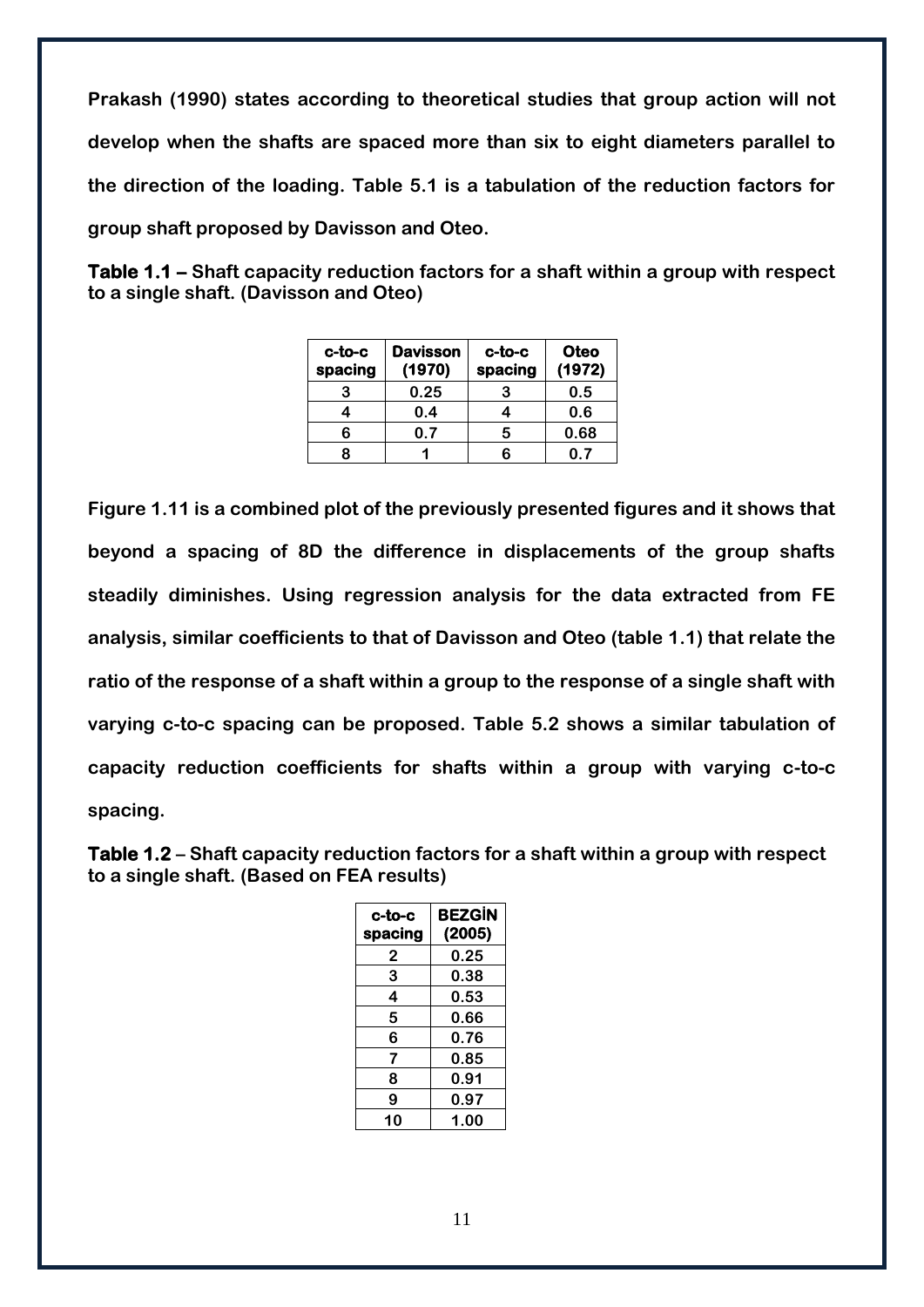

**Figure 1.11 – Comparison of displacement ratios with shaft spacing from FE models and existing relations.**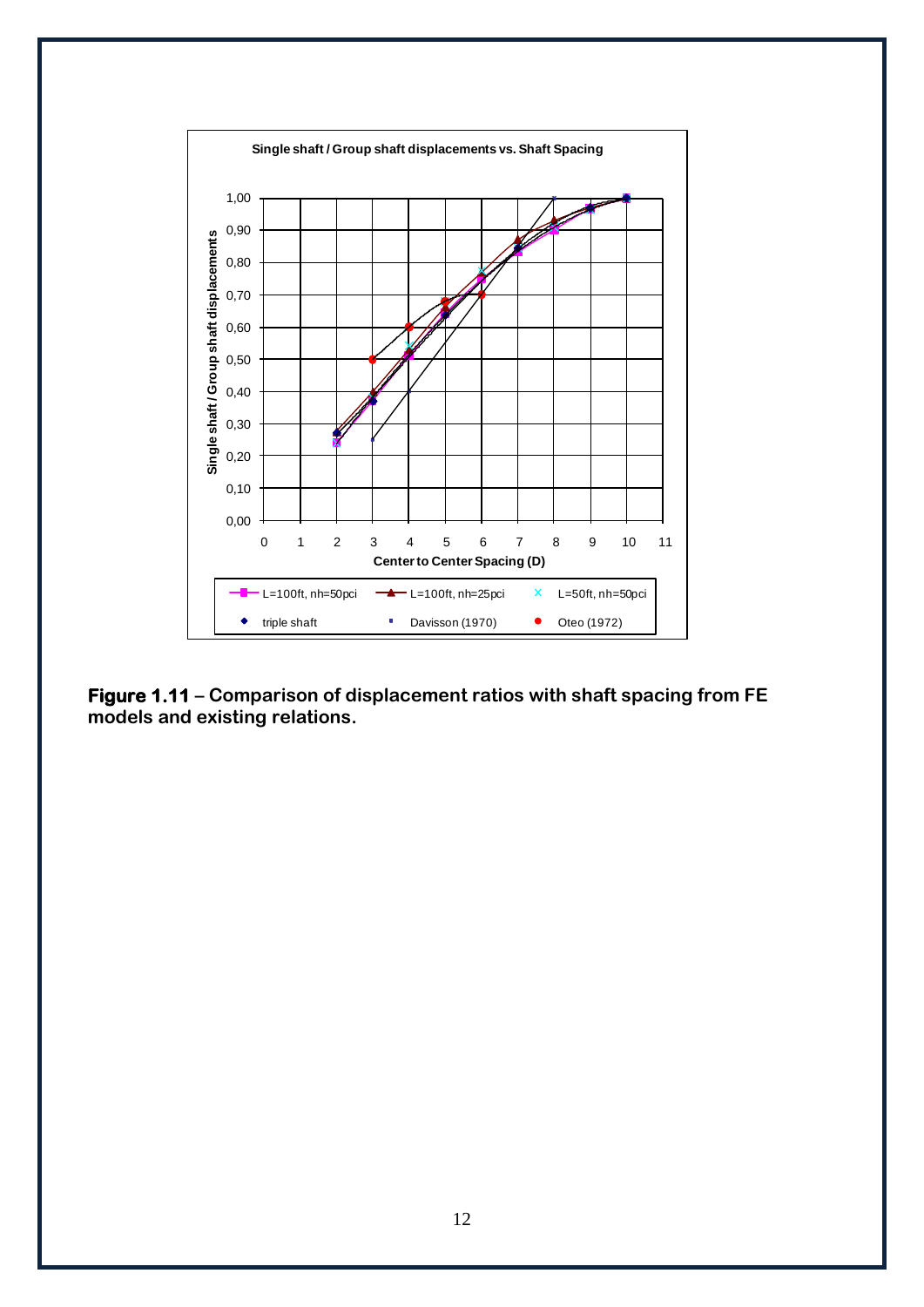## <span id="page-14-0"></span>**REFERENCES**

- **1. ABAQUS Standard/Explicit Manuals versions 6.3&6.4**
- **2. Anderson, Townsend. (2002) "A Laterally Loaded Pile Database". Deep Foundations 2002: An International Perspective on Theory, Design, Construction, and Performance pp. 262-273**
- **3. Baker (1993). "Use of Pressuremeter in Mixed Highrise Foundation Design". Design and Performance of Deep Foundations: Piles and Piers in Soil and Soft Rock pp. 1-13**
- **4. Boulanger, Hutchinson, Chai, Idriss (2004). "Estimating Inelastic Displacements for Design: Extended Pile-Shaft-Supported Bridge Structures" Earthquake Spectra, Vol. 20, No. 4, pp. 1081-1094.**
- **5. Bowles (1997). "Foundation Analysis and Design 5th Edition" MacGraw-Hill Companies**
- **6. Briaud, Buchanan (2000) "Introduction to Soil Moduli".**
- **7. Briaud, L.L., Smith, T.D. Tucker, L. (1985). "Pressuremeter Design Method for Laterally Loaded Piles," Proceedings of the XI International Conference on Soil Mechanics and Foundation Engineering, San Francisco, CA, U.S.A.,**
- **8. Briaud, Johnson, Stroman (1984). "Lateral Load Test of an Aged Drilled Shaft" Laterally loaded deep foundations: Analysis and performance, STP 835 pp. 172-181**
- **9. Britto, Gunn, (1987) Critical State Soil Mechanics Via Finite Elements Ellis Horwood Limited**
- **10. Chen, Liu (1990). "Development in Geotechnical Engineering 52 -Limit Analysis and soil plasticity" -Elsevier Publishing**
- **11. Chen, Mizuno (1990) "Developments in geotechnical engineering53 -Nonlinear Analysis in Soil Mechanics Theory and Implementation"- Elsevier Publishing**
- **12. Chen (1975) "Development in Geotechnical Engineering 7 -Limit Analysis and soil plasticity"- Elsevier Publishing**
- **13. Choi, Oh, Kwon, Kim. (2002) "A Numerical Analysis for Axial and Lateral Behavior of Instrumented Steel Pipe Piles". Deep Foundations 2002: An International Perspective on Theory, Design, Construction, and Performance pp. 289-304**
- **14. Cook, Malkus, Plesha, Witt (2002). "Concepts and Applications of Finite Element Analysis 4th Edition" John Wiley and Sons Inc.**
- **15. Dameron, Arzoumanidis, Bennett, Malik (1999). "Seismic Analysis and Displacement Based Evaluation of the Brooklyn-Queens Expressway".**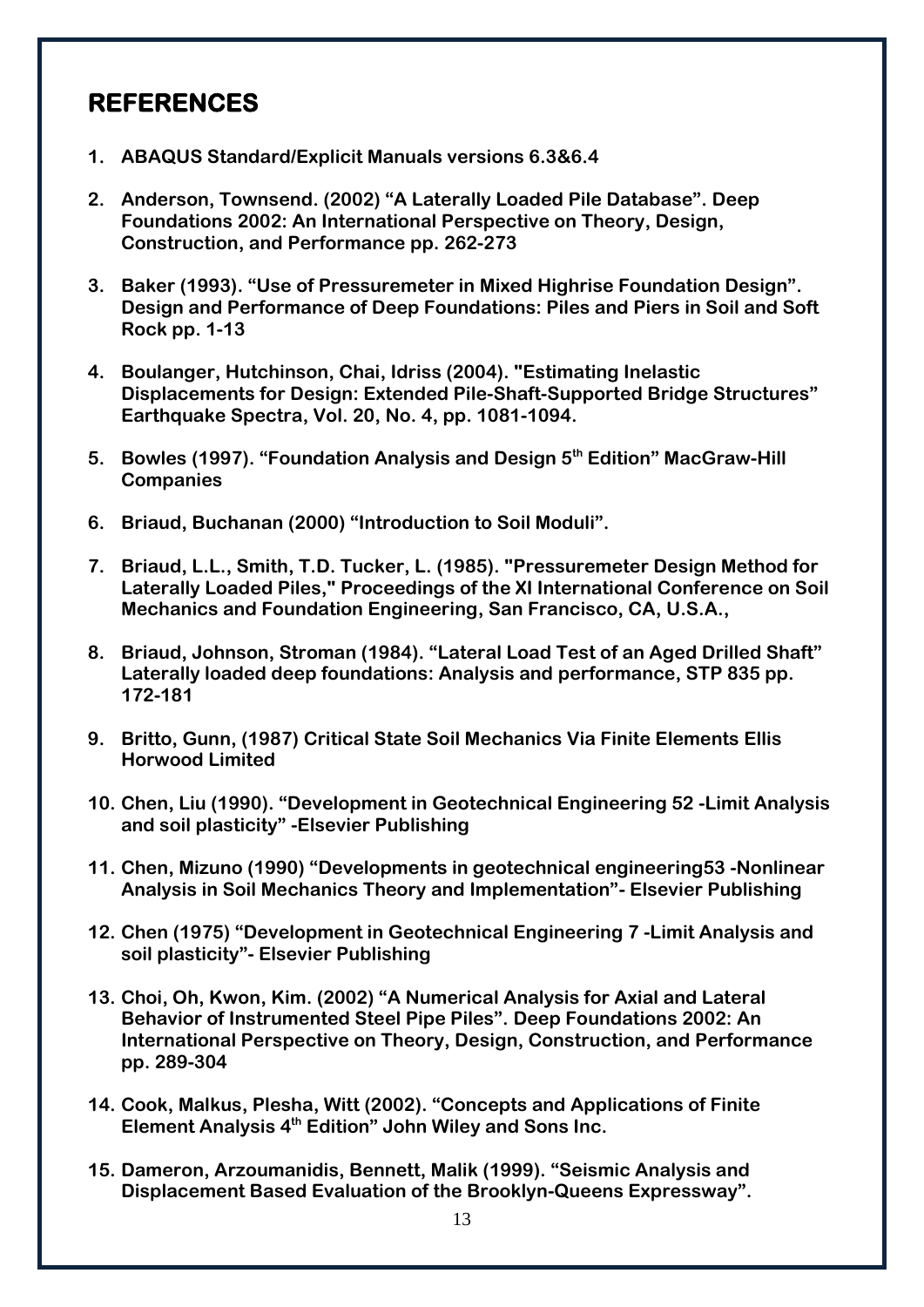- **16. Das (1999) "Principles of Foundation Engineering 4th edition" PWS Publishing**
- **17. Dessai, Abel (2002). "Introduction to Finite Element Modeling". CBS Publishers & Distributers**
- **18. Duggal, Bohinsky, Chu. (1989) "Comparative Performance of Two Pile Types" Foundation Engineering, pp. 943-956**
- **19. Habigaghi, K. and Langer, J.A. (1984). "Horizontal Subgrade Modulus of Granular Soils". Laterally loaded deep foundations: Analysis and performance, STP 835 pp. 21-34**
- **20. Horvath, (1984). "Simplified Elastic Continuum Applied to the Laterally Loaded Pile Problem". Laterally loaded deep foundations: Analysis and performance, Laterally loaded deep foundations: Analysis and performance, STP 835 pp. 229-238**
- **21. Horvath J.S. (2002) "Soil-Structure Interaction Research Project:Basic SSI Concepts and Applications Overview" Report No. CGT-2002-2**
- **22. Huang, Ye, Tang. (2002) "Dynamic Coupled Analysis for Earthquake Response of Pile Foundations". Deep Foundations 2002: An International Perspective on Theory, Design, Construction, and Performance pp. 396-404**
- **23. Kappos, Sextos (1999) "Effect of Foundation Type and Compliance on Seismic Response on RC Bridges". Journal of bridge engineering, Vol.6, No.2, March 2001.**
- **24. Kulhawy. (2002) "Observations on Some Shortcomings in Foundation Analysis and Design". Deep Foundations 2002 (GSP 116), pp.1-5.**
- **25. Kulhawy, Cushing.(2002) "Drained Elastic Behavior of Drilled Shafts in Cohesionless Soils". Deep Foundations 2002: An International Perspective on Theory, Design, Construction pp. 22-36**
- **26. Kulhawy, Agaiby, Trautmann (1996) "On large scale model testing of laterally loaded drilled shafts in sand " Geotechnical Testing Journal , vol.v19., no.n1., pp.pp32-40.**
- **27. Kulhawy, F. H. (1991). "Drilled shaft foundations , Foundation engineering handbook".**
- **28. Kumar, Kort, Hosin, and Chong (2004) "Lateral Load Tests on Small Diameter Drilled Piers"**
- **29. Kumar, Alizadeh (2002). "Lateral Load-Deflection Response of Single Piles in Sand".**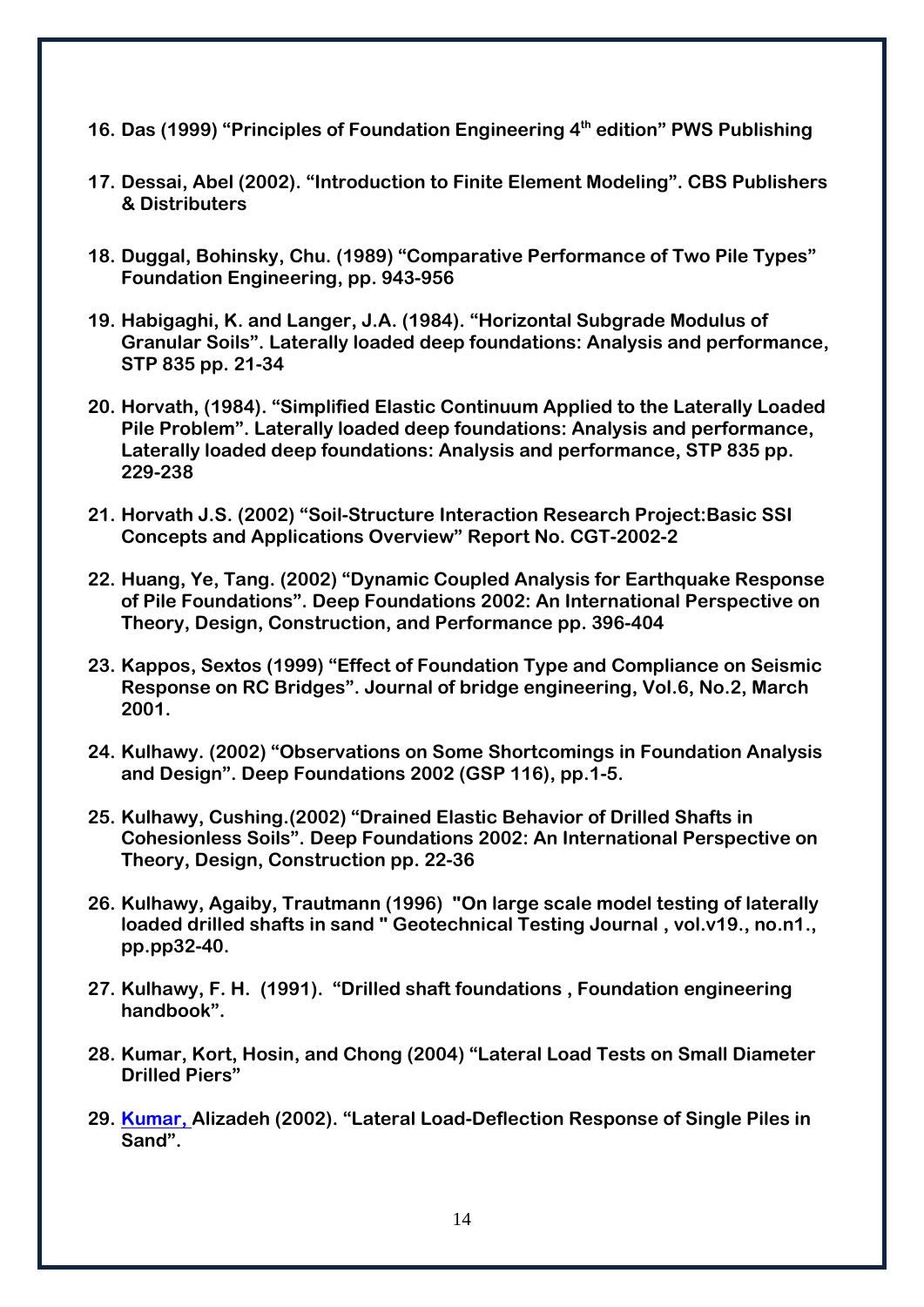- **30. Kort, Kumar, Hosin, Ng (2002) "Lateral Load Tests on Small Diameter Drilled Piers".**
- **31. Lin,Yang, Juang, Lee (2000). "Analysis of Laterally Loaded Piles in a Two-Layered Elastic Medium".**
- **32. Lee, Kane, Bennett, Drumm (1989) "Investigation and Modeling of Soil-Structure Interface Properties"**
- **33. Lee (1991) "Discrete Layer Analysis of Laterally Loaded Piles".**
- **34. Long, Reese (1984). "Testing and Analysis of Two Offshore Drilled Shafts Subjected to Lateral Loads". Laterally loaded deep foundations: Analysis and performance, STP 835 pp. 215-228**
- **35. Luna, Jadi (1998) "Determination of Dynamic Soil Properties Using Geophysical Methods".**
- **36. Macklin, Nelson, Chou (1993) "A Lateral Load Test on Seven Foot Diameter Caissons".**
- **37. Maharaj (1997)"Load-Deflection Response of Laterally LoadedSingle Pile by Nonlinear Finite Element Analysis".**
- **38. Matlock, Reese, (1960). Generalized Solutions for laterally Loaded Piles, Journal of the Soil Mechanics and Foundations Division, ASCE, Vol.86, No SM5, Proc.Paper 2626, pp.63-91**
- **39. Motan, Gabr. (1989) "A Flat-Dilatometer Study of Lateral Soil Response."**
- **40. Neate (1983) "Augered Cast in Place Piles".**
- **41. Neely (1979) "Bearing pressure-SPT Correlations for Expanded Base Piles in Sand".**
- **42. Olson, Clifford, Wright (1983) "Nondestructive Testing of Deep Foundation with Sonic Methods".**
- **43. Petek, Felice, Holtz. "Capacity Analysis of Drilled Shafts with Defects".**
- **44. Pise, P. J. (1983), Lateral Response of Free-Head Pile, Journal of Geotechnical Engineering, ASCE, Vol. 109, No.8 pp. 1126-1131.**
- **45. Popov (1998) "Engineering Mechanics of Solids 2nd Edition" Prentice Hall Publishing.**
- **46. Prakash, Sharma (1990) "Pile Foundations in Engineering Practice". John Wiley and Sons Inc.**
- **47. Puppala, Moalim (1986) "Evaluation of Driven Pile Load Capacity Using CPT Based LCPC and European Interpretation Methods".**